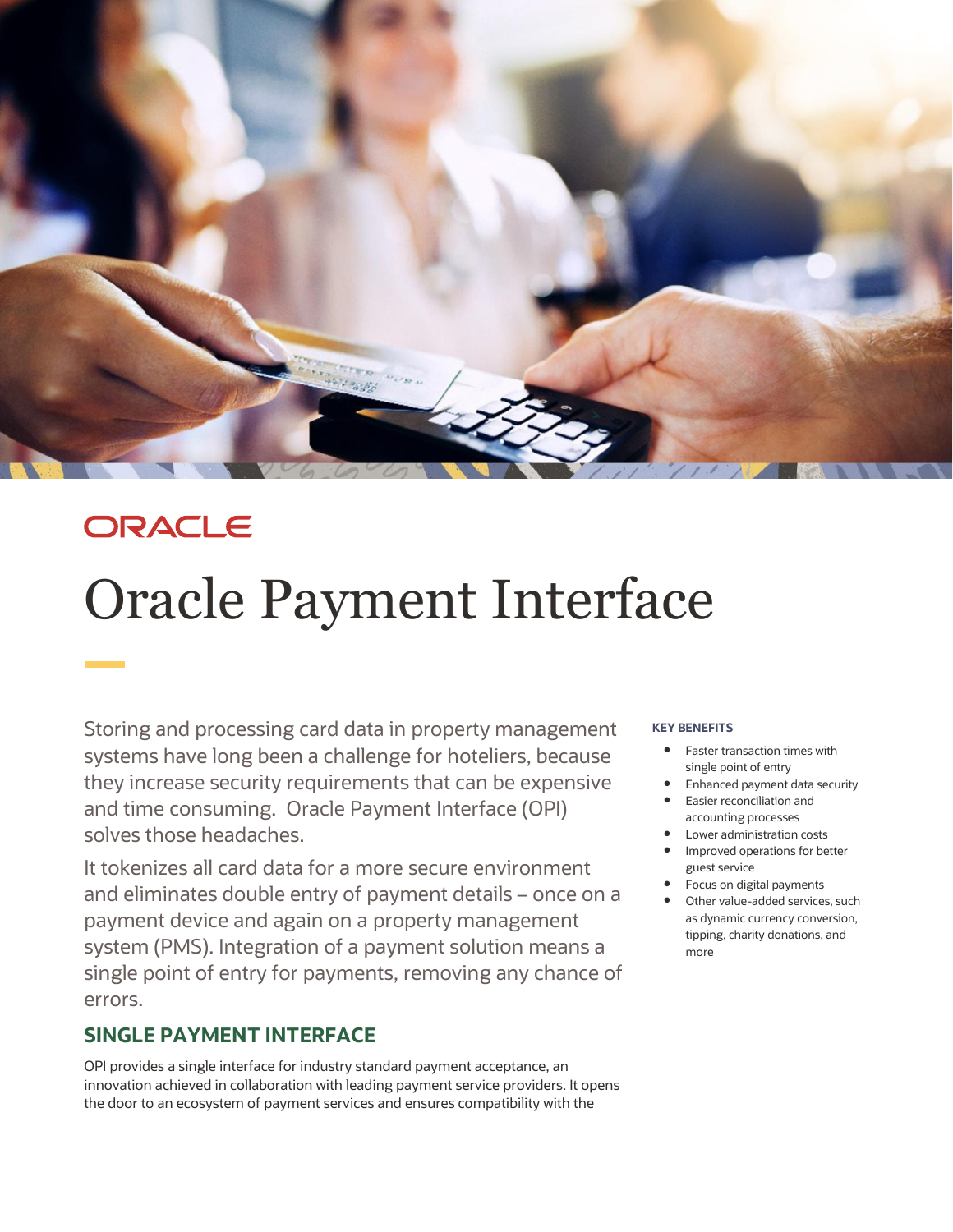latest versions of Oracle products through our testing process, Oracle Validated Integration.

OPI supports any payment method globally. This includes credit cards, debit cards, digital wallets, and gift cards.

## **DISTINCTIVE BENEFITS FOR HOTELIERS/OPERATORS, PARTNERS, AND GUESTS**

#### **FOR HOTELIERS/OPERATORS:**

- Faster transaction times with single point of entry
- Enhanced payment data security
- Easier reconciliation and accounting processes
- Lower administration costs
- Improved operations for better customer service
- Focus on digital payments
- Value-added services, such as dynamic currency conversion, tipping, charity donation, and more
- Contactless payments

#### **FOR PARTNERS:**

- Enhanced payment data security
- Value added services, such as dynamic currency conversion, tipping, loyalty integration, charity donations, and more.
- Integration to a variety of Oracle solutions, OPERA, Suite 8, Simphony, RES, 9700, Xstore, Shipboard PMS seamless validation process

#### **FOR GUESTS:**

- Faster transaction times with single point of entry
- Enhanced payment data security
- Improved operations for better customer service
- Focus on digital payments
- Value added services, such as dynamic currency conversion, tipping, charity donations, and more
- Contactless payments

OPI achieves the benefits mentioned above by delivering integrated payments through our network of Oracle Partners, who provide tokenization, support of all payment types, and other value-added services. OPI's one specification across many Oracle solutions supports Oracle Hospitality, Retail, and Food & Beverage, enhancing overall security. In addition, Oracle Partners can provide choice and flexibility, allowing customers to evolve their operations by adopting the latest advances in financial services.



#### **KEY CAPABILITIES**

Accelerates innovation:

• One OPI specification allows partners to support OPI for Oracle solutions including OPERA Cloud, OPERA 5, Suite 8 PMS, Shipboard PMS, Simphony, RES, 9700, E7, and Xstore for Retail.

Enhances security

**•** Tokenizes card data, significantly reducing the scope of PCI security concerns for all customers

#### Enables global payments

• Supported in more than 80 countries globally via Oracle Payment Partners

#### Automates payment services

 Allows customers to automate payment processing with the support of pre-authorization and deposit rules that can be preset for any reservation rate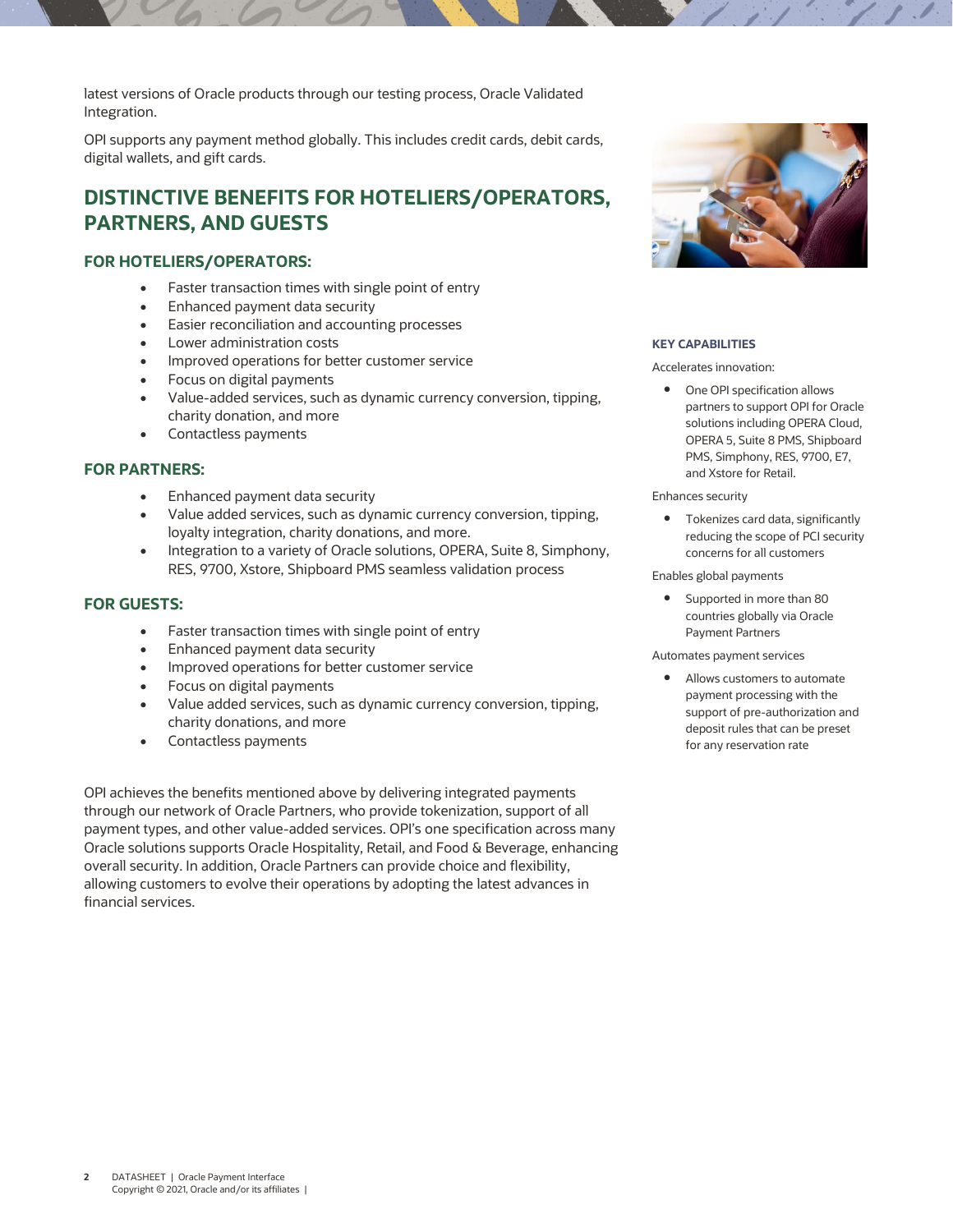

## **PAY AT RECEPTION – OPERA CLOUD, OPERA 5 AND SUITE 8**

Supports variety of transaction types allowing hotels, resorts, and casinos to manage guest payments securely.

- **Tokenization of card data:** Card data is processed via a secure payment application or payment device, and a token is returned to the property management system in place of card data.
- **Pre-authorizations:** A temporary hold of funds on credit card. On arrival, hotels will take a pre-authorization for a set amount. Oracle PMS support functionality sets up a number of automated rules to calculate the pre-authorization (e.g., Rate Amount \* Number of Night Stay). Automated rules avoid having cashiers manually calculate the preauthorization amount.
- **Top up authorizations:** During a guest stay, hotels may want to run a credit check on guests to ensure the pre-authorized amount is enough to settle the bill at checkout. If the original authorization amount is insufficient, hotels can process an additional authorization on the guest credit card. A top up authorization can be processed manually or be automated in Oracle PMS.
- **Authorizations release:** An automated, electronic authorization release can be sent on checkout for any unused pre-authorization that may be held on the guest card.
- **Sale transactions:** Oracle PMS supports a sale completion and straight sale payment. A sale completion allows finalization of a payment for a pre-authorized amount, while a sale payment can process a flat amount without pre-authorization.
- **Dynamic currency conversion:** OPI connects to this feature provided by payment service providers. Dynamic currency conversion (DCC) allows guests to pay for their account in their local currency. DCC is an attractive feature for guests traveling abroad and allows the option to accept a currency conversion rate in real time that will settle the payment to guests' bank accounts in their local currency while still allowing the hotel to be paid in their base currency.
- **Refunds & voids:** OPI supports both.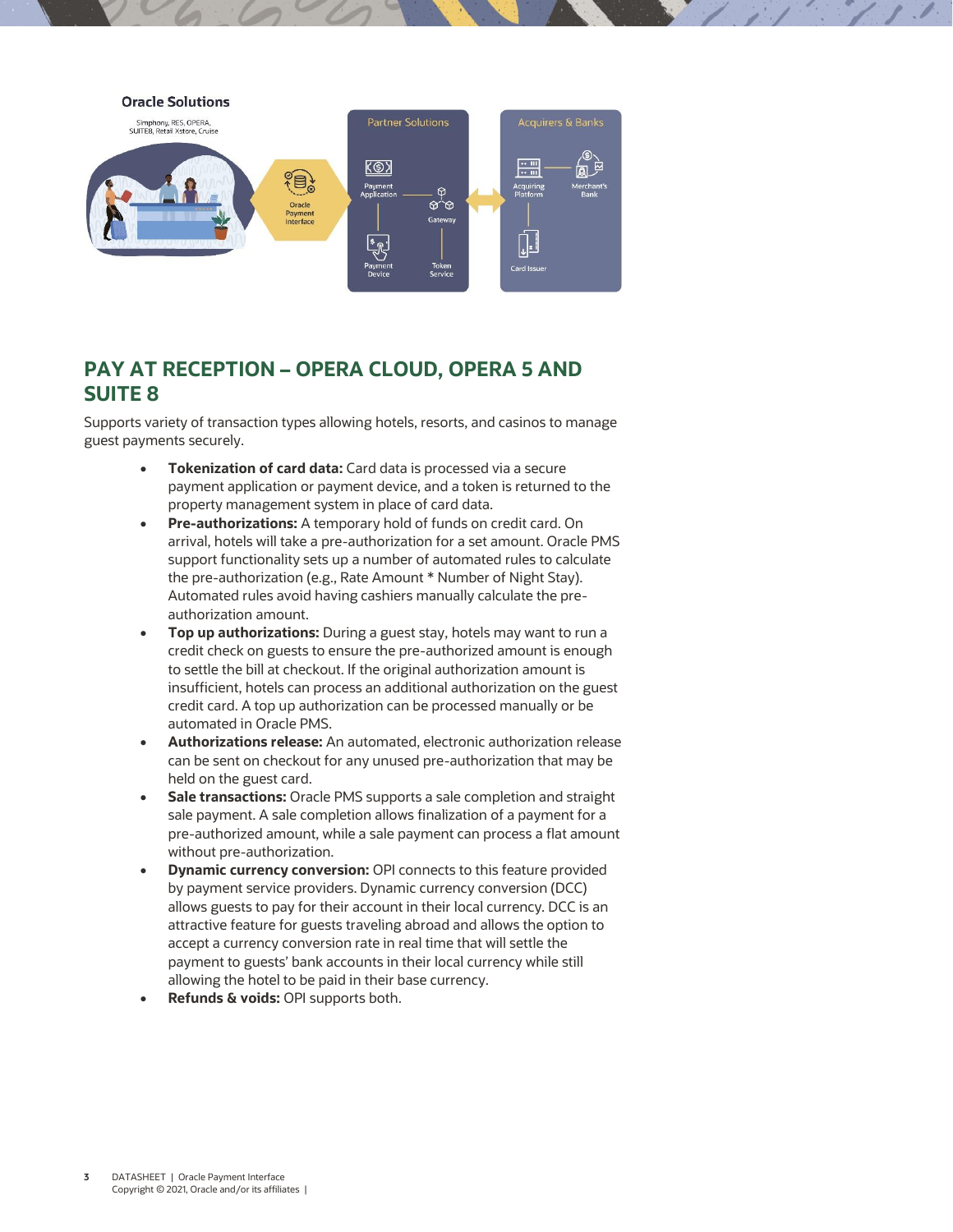## **PAY AT COUNTER - RES, SIMPHONY, 9700, E7**

- Supports high-transaction volumes
- Supports off-line transactions
- Bar tabs: Pre-authorizes a guest card for a certain amount
- Incremental authorizations: Increases the total authorized amount if the previously authorized (pre-authorized) amount is insufficient
- Manual authorizations: Retrieves an authorization code from a phone call, which is then entered in a payment device to hold funds on a guest card
- Refunds & voids: OPI and Simphony Payment Interface (SPI) support both
- Gift-card support: Supports all the following: activate, issue, redeem, void, reload, cash out, and close out
- Balance inquiry: Retrieves the balance amount for a pre-paid card, debit card, gift card, or stored-value card

## **PAY AT TABLE - RES, SIMPHONY**

- Retrieves checks from POS using a payment device
- Pays and closes checks from a payment device
- Adds gratuities
- Wireless PED with integrated printer
- Refunds & voids
- Gift-card support (e.g., activate, redeem, reload, and close)
- Balance inquiry: Retrieves card balance

## **PAY AT CRUISE - SHIPBOARD PMS**

- Pre-authorizations: A temporary hold of funds on credit card. At checkin, cruise operators can take a pre-authorisation for a set amount. PMS sets up a number of automated rules to calculate the pre-authorization (e.g., Rate Amount \* Number of Night Stay.) Automated rules avoid having cashiers manually calculate the pre-authorization amount.
- Top up authorizations: Cruise operators can run a credit check on guests to ensure the pre-authorized amount is enough to settle the bill at checkout. If the original authorized amount is insufficient, an additional authorization can be processed on the guest credit card.
- Authorizations release: An automated, electronic authorization release can be sent on checkout for any unused pre-authorization that may be held on the guest card.
- Sale transactions: Shipboard PMS supports sale completion and straight sale payment. Sale completion allows finalization of a payment for a pre-authorized amount, while a sale payment can process a flat amount without pre-authorization.
- Dynamic currency conversion: Payment service providers convert transactions to the currency of the payment card's country of issue at the point of sale.
- Refunds & voids: OPI supports both.
- Automated deposit rules and automated authorizations rules
- Offline token support: Supports payments when out at sea and offline. Tokens are updated once back online.